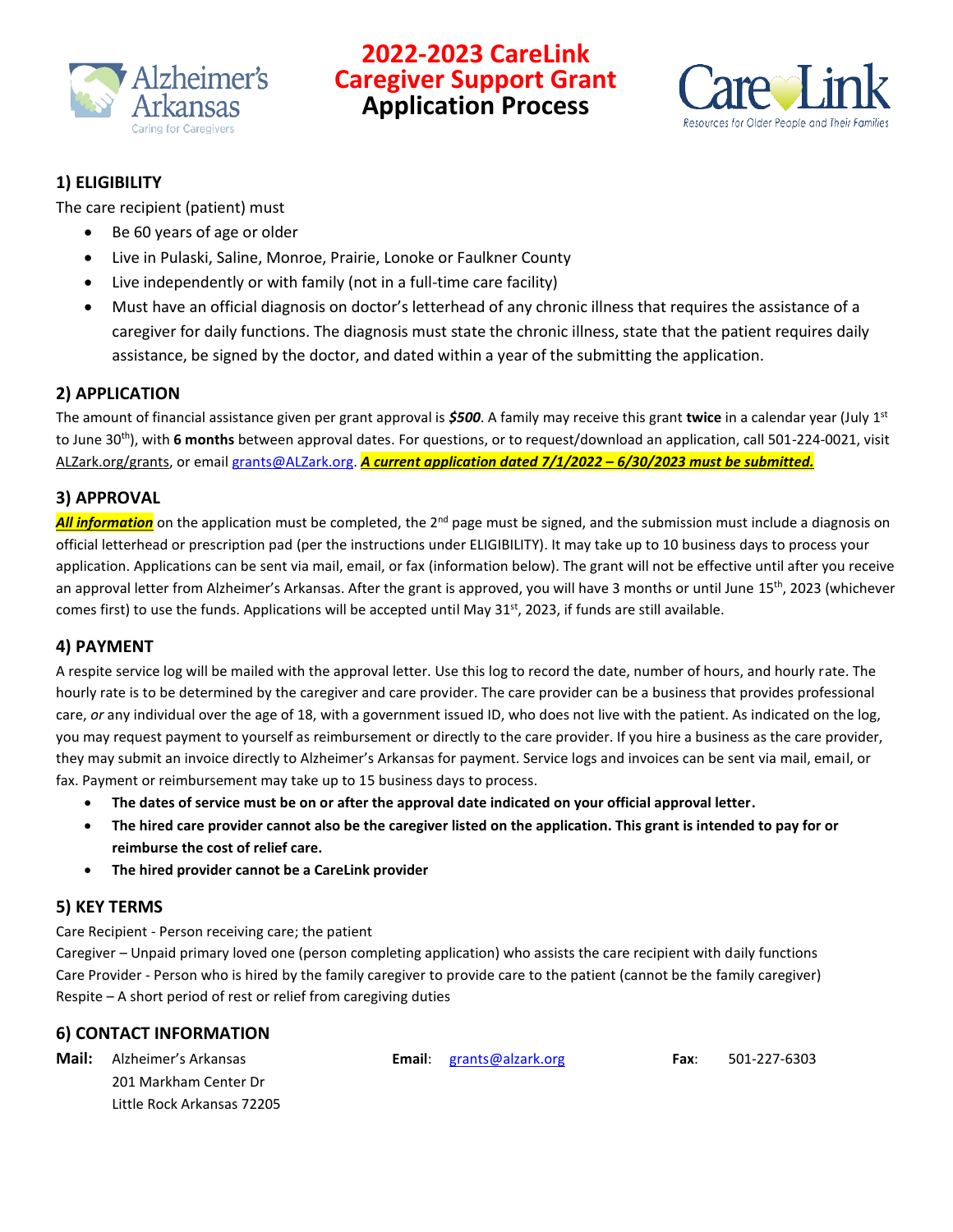### **KEEP THIS SHEET FOR YOUR RECORDS**

# **Grievance Procedures**

Alzheimer's Arkansas Programs and Services clients may file a grievance or seek resolution of a complaint or concern without fear of retaliation or discontinuation of service. Every client and/or caregiver can be assured that they will be treated with dignity and respect.

### **WHO MAY APPEAL:**

Any person (or their caregiver) who is receiving or has applied for services and/or grants provided directly by Alzheimer's Arkansas Programs and Services.

### **WHAT YOU MAY APPEAL:**

Any decision concerning services and/or grants provided by Alzheimer's Arkansas Programs and Services with which you disagree.

### **WHERE TO SEND YOUR APPEAL OR GRIEVANCE:**

Alzheimer's Arkansas Programs and Services Grievance Review 201 Markham Center Drive Little Rock, AR 72205

### **HOW TO APPEAL**:

- 1. You are encouraged to discuss any concerns with the Alzheimer's employee assigned to handling your initial request. You should request a conference with this employee before formal grievance procedures are initiated.
- 2. Should this meeting result in an adverse action or decision, you may request, in writing, reconsideration from the Executive Director. This request is to be made within 7 calendar days of the adverse decision.
- 3. Within 7 calendar days of receipt of your request, the Executive Director will schedule a reconsideration conference to hear your complaint. A decision concerning your reconsideration will be postmarked within 7 days of the conference.
- 4. If you are not satisfied with the Executive Director's decision, you have 7 calendar days to request, in writing, a formal hearing before the Executive Committee of the Board of Directors.
- 5. The Executive Committee will notify you within 7 calendar days of the date, time, and place of the hearing. You may be present at the hearing, present evidence and witnesses and cross-examine adverse witnesses.
- 6. Within 7 calendar days of the hearing, the Executive Committee will mail its findings and decision.
- 7. If you are dissatisfied with this decision, you may contact CareLink (Central Arkansas Area Agency on Aging) at 501-372- 5300 or the Division of Provider Services and Quality Assurance (DPSQA) at the Department of Human Services at 501-682- 1001

**NOTE:** Upon written, mutual agreement between client and Alzheimer's Arkansas staff, any or all steps of the Grievance Procedure may be omitted and/or time frames extended. If unable to read and/or write, or if you have a language barrier, Alzheimer's Arkansas will assist you in locating necessary assistance to complete the prescribed procedures*.*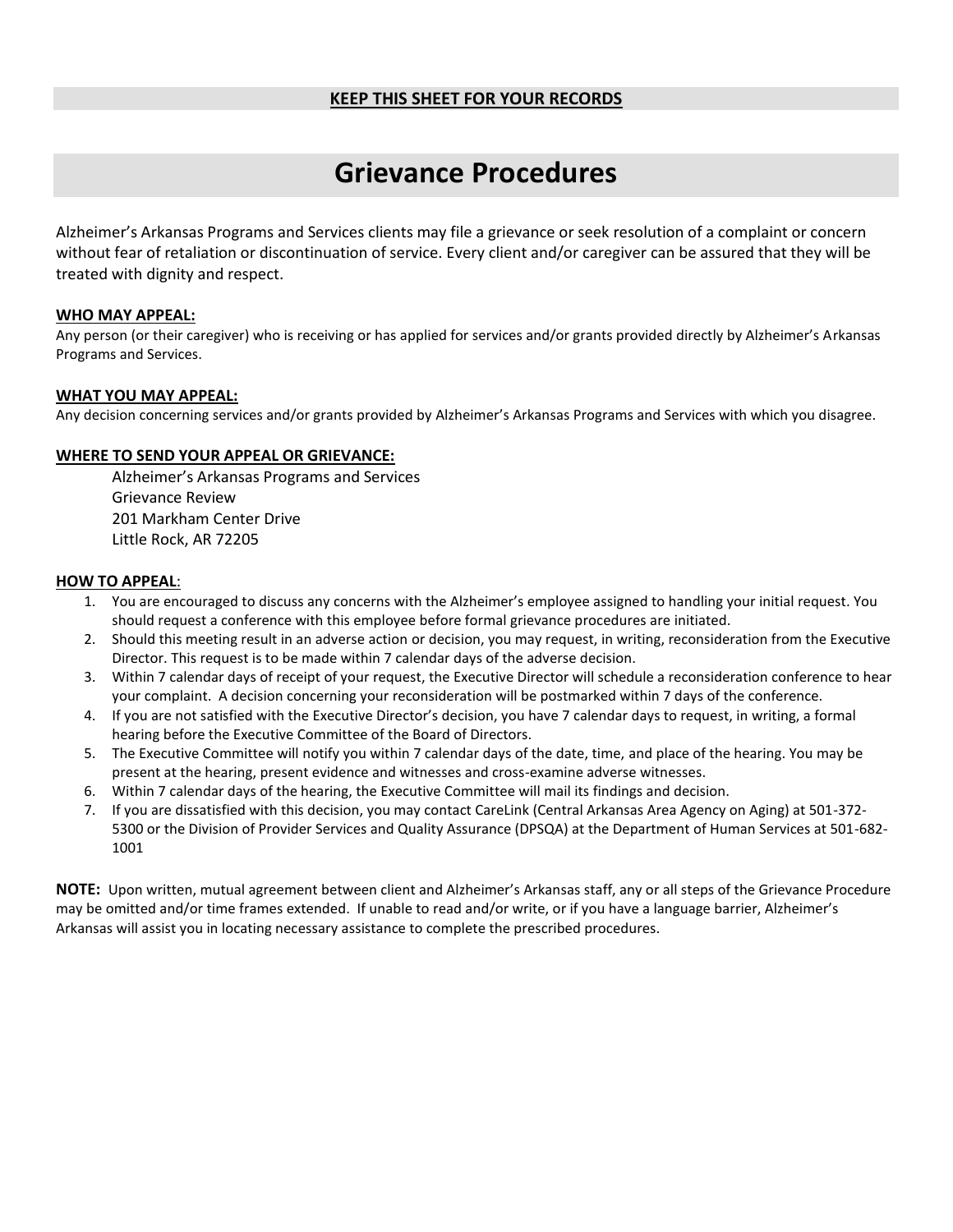

### **CARELINK CAREGIVER SUPPORT GRANT APPLICATION**



FOR GRANT YEAR – 7/1/2022 – 6/30/2023

**IT MAY TAKE UP TO 10 BUSINESS DAYS TO PROCESS THIS APPLICATION ALL FIELDS ARE REQUIRED & INCOMPLETE APPLICATIONS MAY BE DENIED**

| Caregiver Information (unpaid family/friend caregiver):   | <b>Care Recipient (Patient) Information:</b> |                                                             |                               |                               |              |
|-----------------------------------------------------------|----------------------------------------------|-------------------------------------------------------------|-------------------------------|-------------------------------|--------------|
|                                                           |                                              |                                                             |                               |                               |              |
|                                                           |                                              |                                                             |                               |                               |              |
|                                                           |                                              |                                                             |                               |                               |              |
|                                                           |                                              |                                                             |                               |                               |              |
|                                                           |                                              |                                                             |                               |                               |              |
|                                                           |                                              |                                                             |                               |                               |              |
| Gender:                                                   | <b>Ethnicity:</b>                            | Gender:                                                     | Ethnicity:                    |                               |              |
| $\square$ Male                                            | $\Box$ Hispanic or Latino                    | $\square$ Male                                              |                               | $\Box$ Hispanic or Latino     |              |
| $\square$ Female                                          | $\Box$ Not Hispanic or Latino                | $\square$ Female                                            | $\Box$ Not Hispanic or Latino |                               |              |
| <b>Marital Status:</b>                                    | Race:                                        | <b>Marital Status:</b>                                      |                               | Race:                         |              |
| $\Box$ Widowed                                            | $\square$ White                              | $\square$ Widowed                                           |                               | $\square$ White               |              |
| $\square$ Married                                         | $\Box$ Black/African American                | $\square$ Married                                           |                               | $\Box$ Black/African American |              |
| $\square$ Divorced                                        | $\Box$ American Indian                       | $\square$ Divorced                                          | $\square$ American Indian     |                               |              |
| $\square$ Single                                          | $\Box$ Asian                                 | $\square$ Single                                            | $\square$ Asian               |                               |              |
|                                                           | $\square$ Other<br>$\square$ Hispanic        |                                                             |                               | $\square$ Hispanic            | $\Box$ Other |
| Do you live in a rural area: $\Box$ Yes $\Box$ No         |                                              | Does the patient live in a rural area: $\Box$ Yes $\Box$ No |                               |                               |              |
| Do you live alone: $\Box$ Yes $\Box$ No                   |                                              | Does the patient live alone:                                |                               | $\Box$ Yes $\Box$ No          |              |
|                                                           |                                              |                                                             |                               |                               |              |
| Hours of care you provide daily: _________________        |                                              |                                                             |                               |                               |              |
| How did you hear about this grant? ____________________   |                                              |                                                             |                               |                               |              |
| Gross monthly household income: North Management Contains |                                              |                                                             |                               |                               |              |

This application must be submitted with a diagnosis on doctor's letterhead of any chronic illness that requires the assistance of a caregiver for daily functions. The diagnosis must state the chronic illness, state that the patient requires daily assistance, be signed by the doctor, and dated within a year of submitting this grant application.

### **For what kind of assistance are you applying?**

 $\Box$  In-home Care  $\Box$  Adult Daycare  $\Box$  Short Term Facility Stay

**The caregiver must hire a care provider to provide respite care. The provider can be an individual over 18 years old, who does not live with the patient or an agency/organization that will provide care services for the patient. This grant does not pay the caregiver listed above to perform daily caregiving duties.** *A CareLink provider cannot be paid with these grant funds.*

**Are there any individuals, other than you, with whom we may share grant information? Your privacy is important to us, please visit ALZark.org/grants to view our full privacy statement.**

**\_\_\_\_\_\_\_\_\_\_\_\_\_\_\_\_\_\_\_\_\_\_\_\_\_\_\_\_\_\_\_\_\_\_\_\_\_\_\_\_\_\_\_\_\_\_\_\_\_\_\_\_\_\_\_\_\_\_\_\_\_\_\_\_\_\_\_\_\_\_\_\_\_\_\_\_\_\_\_\_\_\_\_\_\_\_\_\_\_\_\_\_\_\_\_\_\_\_\_\_\_\_**